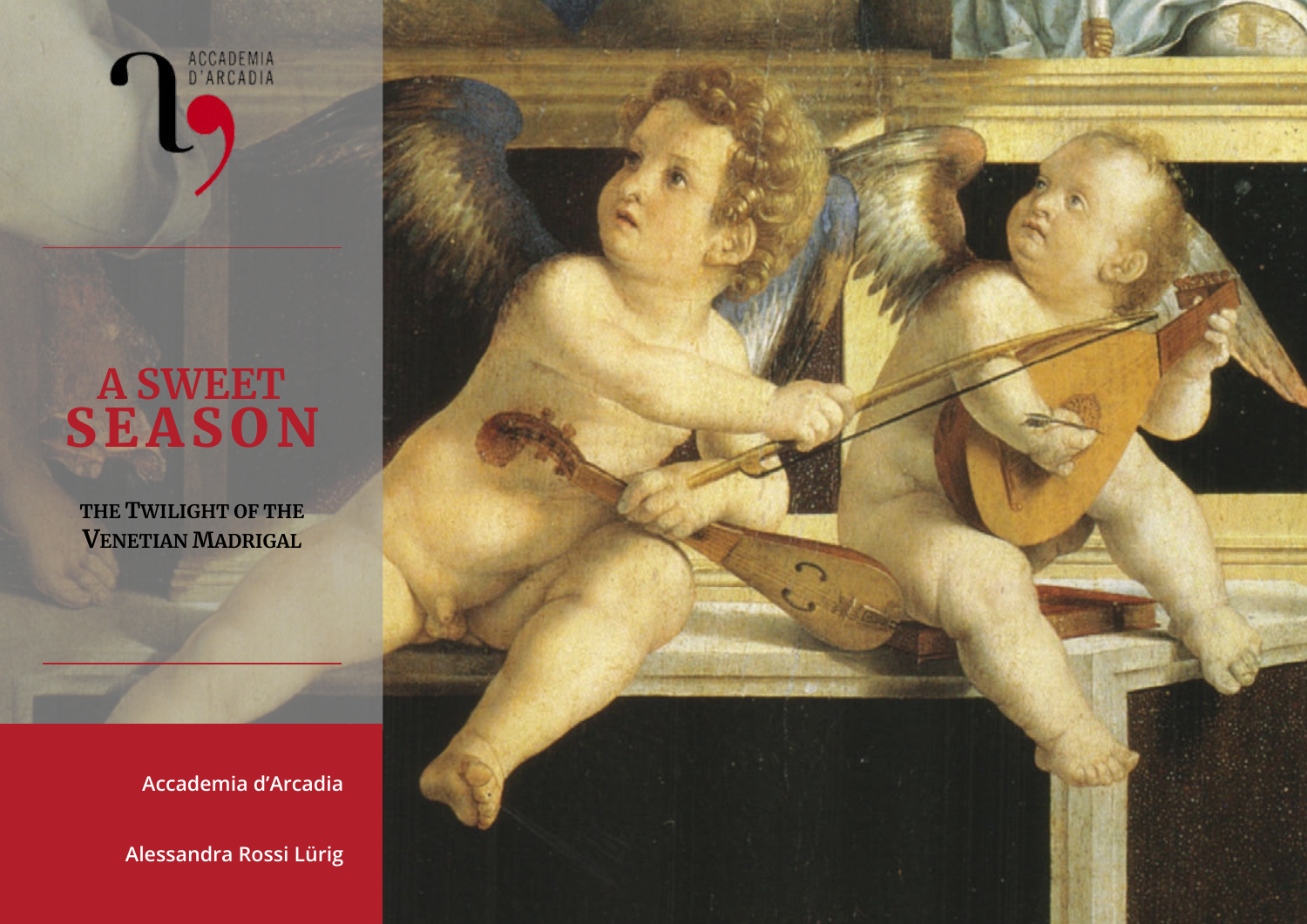

## IL PROGRAMMA

In the 1590s the madrigal went through some important changes. The new so-called *seconda pratica*, a polyphonic style where the old counterpoint was interpreted in a more free way, was the result of such transforma on. Composers aimed to stick to the affects of the lyrics and to deliver the latter in a more direct way: the *madrigale concertato*, a new vocal form involving one or more instruments, with its new sonic contrasts, was therefore born.

Venice had a lead role in the development of this new genre. It was not only the city where most of the music printers of the day resided, but was also the place where the great masters lived. Chief among all was Claudio Monteverdi, who was music director at St. Mark's from 1613 on. Venetian composers bent the madrigaltions became all possible. Alessandro Grandi ushered in a new cantata-like style and Monteverdi turned some his madrigals into almost theatre pieces, like the *Combattimento di Tancredi e Clorinda* from his eighth book of Madrigals.

For the present program we decided to present an overview of the madrigal production in the first thirty years of the seventeenth century. All the music is still unknown to the public and not yet recorded (except for Monteverdi). The flourishing madrigal period ended with the great plague of 1630, when both Grandi and Obizzi died. In the following years madrigals were still composed (Pesenti's publication is an example of that) although with lesser results: new forms would have soon taken over.

Several of the authors in this program are known for their sacred production (Rovetta, Grandi), whereas some others (like Marini) were active in all genres. We will span from Grandi's madrigals (he was the vice-music director at St. Mark's during Monteverdi's time) to the works of Domenico Obizzi (a promising young composer who died at the age of 18 during the plague); from Martino Pesenti (who was blind and therefore could not perform in public) to Rovetta, Valentini, and Marini. This journey will unfold the marvels of this "dolce stagione" (sweet season): the madrigal's swan song.